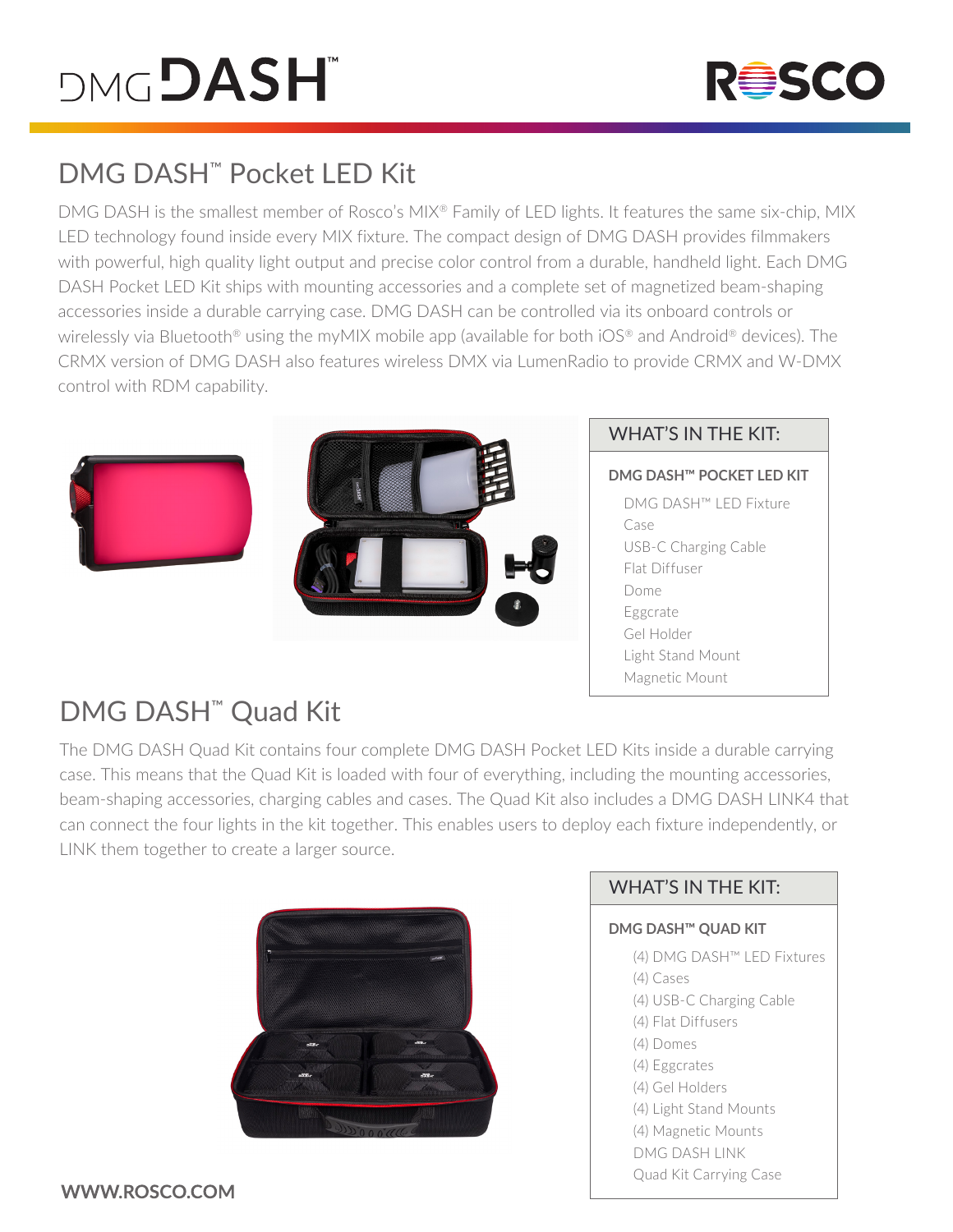# **DMGDASH**



### **FIXTURE SPECIFICATIONS**

| Lux @ 1m (3.3 Feet):                            | 250 Lux @ 6500K                                                                                                              |
|-------------------------------------------------|------------------------------------------------------------------------------------------------------------------------------|
| Lux @ 1m (3.3 Feet) Boost Mode:                 | 320 Lux @ 6500K                                                                                                              |
| Max. Output:                                    | 500 lumens                                                                                                                   |
| Max. Power:                                     | 14W                                                                                                                          |
| <b>Battery Runtime:</b>                         | Three Hours At 100% Intensity (Less In Boost Mode)                                                                           |
| <b>LED Colors:</b>                              | Red/Green/Blue/Lime/Amber/White (4000K)                                                                                      |
| Light Modes (With MIX <sup>®</sup> Technology): | WHITE/GEL (With True Rosco Color™ Gel Matches)/COLOR - HSI & XY<br>(With Rec. 709 & Rec. 2020 overlays)/EFFECTS/SOURCE MATCH |
| Color Temperature:                              | 1700K - 10,000K                                                                                                              |
| Color Rendering:                                | CRI Average: >95 and TLCI Average: >90                                                                                       |
| Flicker Free:                                   | Up To 1,000 FPS                                                                                                              |
| On-Board Control:                               | Local UI: 1.3"OLED Graphical Display-128px x 64px                                                                            |
| Wireless Control:                               | Bluetooth® BLE Via The myMIX® App-Available for iOS® & Android®                                                              |
| DMX Control (CRMX version only):                | Wireless CRMX and W-DMX via LumenRadio with RDM                                                                              |
| Size:                                           | 5"x 3.1"x 1.1" / 12.8cm x 8cm x 2.8cm                                                                                        |
| Weight:                                         | 12.8 oz. / 367g                                                                                                              |
| Body Material:                                  | Aluminum Alloy                                                                                                               |
| Outdoor Rating:                                 | Weather Resistant - IP65                                                                                                     |
| Circuit Board Material:                         | Aluminum                                                                                                                     |
| Number of LEDs:                                 | 99 Emitters                                                                                                                  |
| <b>Battery Specifications:</b>                  | 6000mAh/3.7v                                                                                                                 |
| Charging Connector:                             | USB Type-C (Cable Included In Kit)                                                                                           |
| Charging Voltage:                               | 5 VDC                                                                                                                        |
| Recommended Charger:                            | Fast Charge 3-Amp (Minimum 2-Amp)                                                                                            |
| Charging Time:                                  | 3 hours at 2-Amp                                                                                                             |
| <b>Operating Temperature:</b>                   | 32°-104°F/0°-40°C                                                                                                            |
| Charging Temperature:                           | 50°-113°F/10°-45°C                                                                                                           |
| Cooling Mode:                                   | Passive - Free Air Convection                                                                                                |
| Mounting Accessories (Included In Kit):         | Light Stand Mount/Magnetic Mount                                                                                             |
|                                                 | Beam Shaping Accessories (Included In Kit): Flat Diffuser/Dome Diffuser/Eggcrate/Gel Holder                                  |
| <b>Optional Accessories:</b>                    | DOT Round Diffuser/Barn Doors/SNAPBAG® for Quad Kit                                                                          |